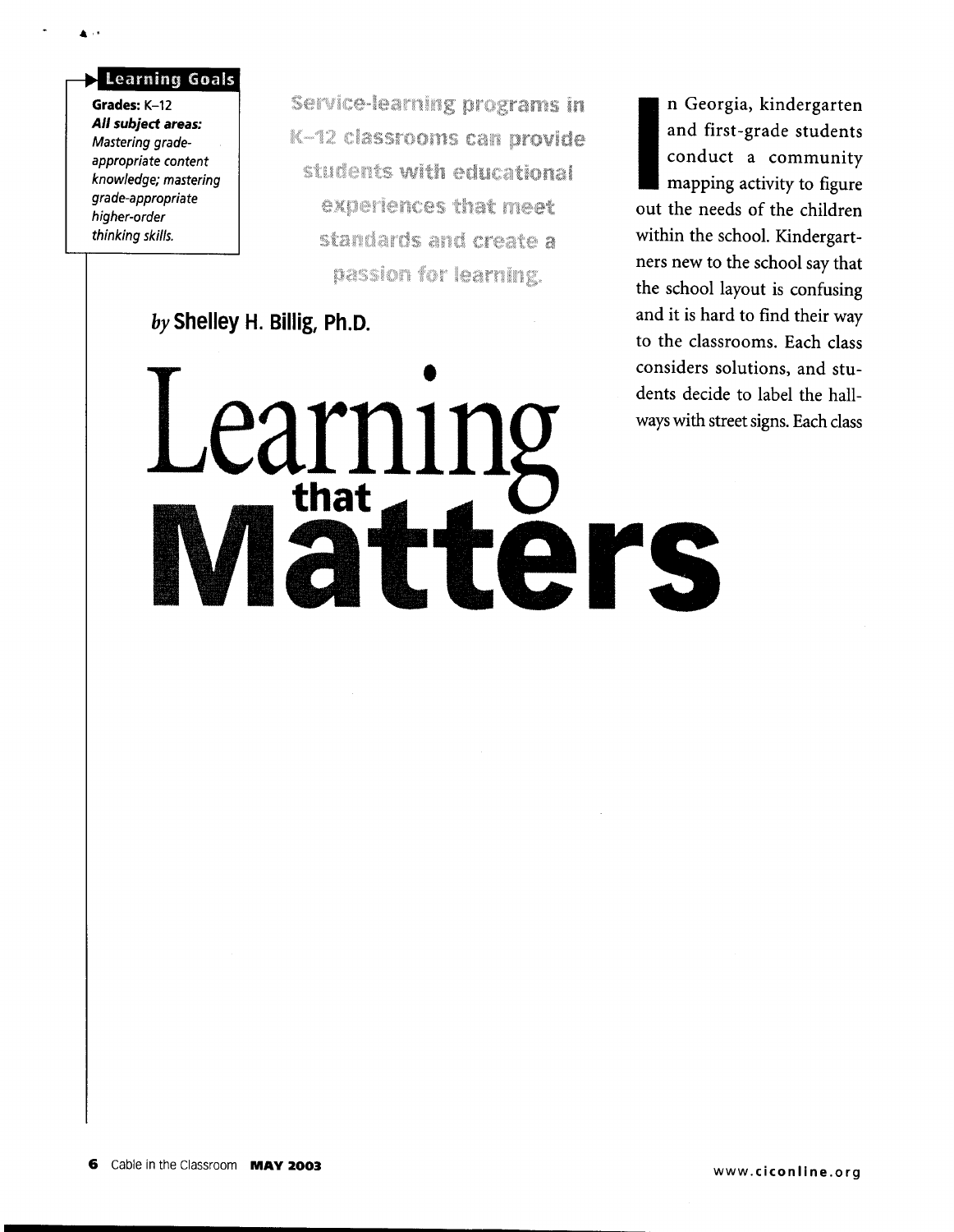# **••If students build a playground. they learn**  geometry, **measurement. calculation. design. blueprinting.** and **many other ski lis."**

brainstorms potential names for the hallways, and firstgrade students design and conduct a survey. They eliminate names that do not represent positive images. (No Shock Street because it would scare the five-year-olds.) The surveys are administered, the data are entered into a spreadsheet on the computer, and the students review the street names with the highest votes and allocate them to particular hallways. They then grapple with the question of whether the signs they make to identify the halls should be permanent or whether students each year should have the chance to name the halls so they feel more ownership of the school. They decide to poll all of the students, graph the results, and decide based on majority rule. While reviewing the polls, they decide whether bar graphs, line graphs, or pie graphs are the best way to present the data to other students so that everyone can understand the results.

In Vermont, high-school students decide they want to do something to help the homeless. Initially, they think they will conduct a food drive, but then after studying the availability of shelters and food in the area and interviewing some of the homeless people in the shelter, they recognize that the homeless did not really need food, but instead need clothing and school supplies for the children in the shelters. They initiate a drive to collect funds and repair used clothing to raise money for school supplies. They soon realize that this solution is only temporary, so they decide to build a business that will bring a sustained income to the project. They survey high-school students, recognize that their skills can be used to repair computers, and open a computerrepair business with the profits going for school supplies for the homeless. They learn how to write a business plan and how to apply for grants to get the business started. They set up both che repair business and the clothing and supply distribution centers.

These are two of the hundreds of examples of an instructional strategy gaining great popularity in schools. This instructional method-service-learning-combines academic learning with service to the community. By helping others, students learn the knowledge and skills reflected in the content standards of particular academic areas such as reading/language arts, math, science, and social studies. If the students are building a playground, they learn geometry, measurement, calculation, design, blueprinting, and many

#### **Shelley H. Billig, Ph.D. (billig@rmcdenver.com)**

is an researcher, evaluator, and technicalassistance provider who has written extensively about educational technology, service-learning, and other issues. She is vice president of RMC Research Corporation in Denver, Colo.

other skills. If they develop a nature trail, they learn about habitat, signage, environmental protection, plant growth, and path construction. If they work with seniors on an oral history project, they learn about history as individuals lived it, about gerontology and the influence of economic and political forces on human behavior. The types of service that can be offered and the concomitant learning are nearly limitless.

It is important to note that service-learning is not the same thing as community service. Community service, which is typically defined as volunteer work to help the community, is not necessarily tied to academic learning the way that service-learning is. As such, community service is a wonderful activity, but does not advance academic performance in the same way that service-learning does.

#### **Keys to Success**

Service-learning practitioners typically have the same desired outcomes as other educators: Students should be motivated to learn and engaged in subject matter, acquire important knowledge and skills, and be able to demonstrate their knowledge and skills on a performance measure. The particular knowledge and skills that students demonstrate depend upon the way that the service and learning experience is planned, implemented, and followed up.

**Planning** requires some way to determine authentic community needs, and students need to both own the process and have many choices. Planning also ensures that the service activity is connected to important learning goals, usually content standards and school curriculum.

**Implementation** requires commitment to the project from inception through conclusion. There should be at least some way to recognize and solve any problems that may arise, and good teamwork and collaboration between and among students and adults working on the service activity. Throughout the activity, young people and adults should reflect on the knowledge and skills they acquired and how they solved problems.

**Follow-up** takes the form of reflection and celebration activities that make explicit what was learned. Follow-up extends the learning and stimulates higher-order thinking skills by posing questions such as: "How else could we have accomplished our goals? Why do you think this was a community need? What do you think will happen now and what new challenges will emerge?" Again, the possibilities are nearly limitless, but the activity is most effective when young people reflect on the affective, behavioral, and cognitive aspects of the experience, and use the skills of summarization, generalization, prediction, inference, analysis, critique, and taking perspectives. They should also understand and articulate how the service connects to the economic, social, or democratic systems that govern our communities or societies. In short, young people are learning both important subject matter and processes for acquiring and applying information.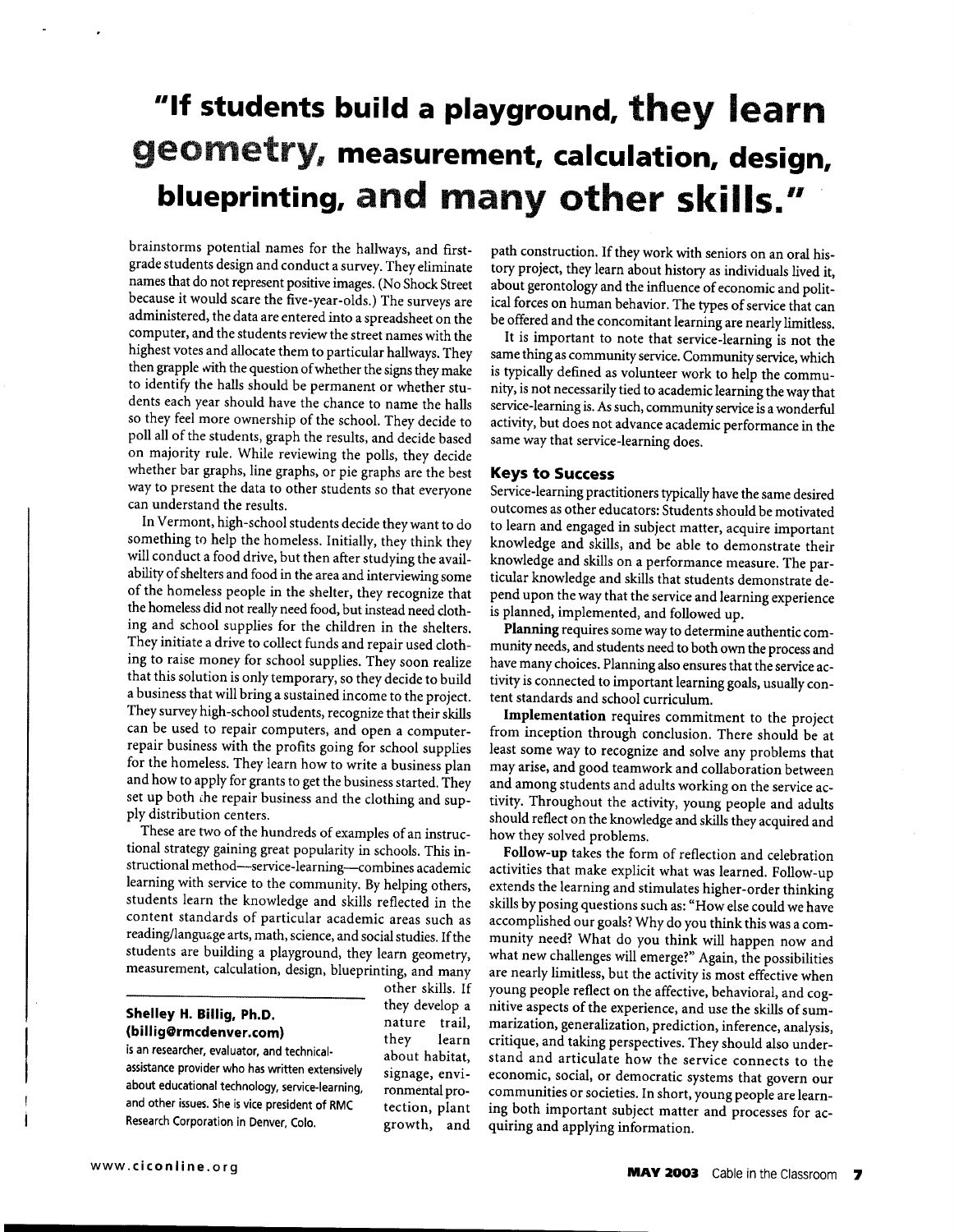# **Learning that Matters (continued)**

#### **Why Service-Learning Works**

Studies have shown that these kinds of hands-on, experiential projects--which are tied to standards, meet authentic needs, and are followed by deep reflection focused on learning-have the elements that lead to deep and sustained learning. The learning that occurs has relevance for the students. It gives them a chance to contribute to real-life challenges and they feel a sense of efficacy when they succeed. Students feel valued because their voices are heard and their ideas count. The learning engages the entire physiology and all of the multiple intelligences that individuals possess, typically involving verbal/linguistic, logical/mathematical, visual/spatial, body/kinesthetic, interpersonal, and intrapersonal activities.

Service-learning helps students to become attached to and invested in their communities. They learn how to collaborate, understand the value of participating in activities that promote democracy and

citizenship, and interact with peers and adults in mutually respectful ways. These relationship-building activities help students feel less isolated and more responsible for supporting each other. They learn the virtues of diversity. Students come to recognize that they can make a difference and that contributing to communities brings benefits to both those who give and those who receive. This developing sense of agency gives students a reason to act in a prosocial manner. Engagement in service-learning, then, helps to mitigate the feelings of alienation that some young people develop. It assists them in choosing to act in ways that are less individualistic and that help them develop characteristics of good citizens. They begin to understand concepts such the common good. Service-learning also helps students develop leadership skills.

### **Documented Outcomes**

Research on the outcomes of service-

behaviors.

Academic learning also occurs. Although there are not as many studies published in this area, they do show great promise. Akujobi and Simmons (1997), for example, found that elementary-school students who participated in service-learning

learning is beginning to demonstrate effects on students, schools, and communities. The social

and personal development impacts on student participants are the most documented. Summaries of the research (for instance, Billig, 2000) and large-scale national and state evaluations (Melchior, 1999; Weiler, etal., 1998; and Furco, 2002) show that students develop a strong sense of efficacy, a greater appreciation for diversity, more self-confidence, and greater protective factors that mitigate students' participation in risky

## **teachingtools**

#### **Corporation for National and Community Service**

#### http://www.nationalservice.org

Funding for service-learning through the Learn and Serve program, and other information about service-learning.

#### **National Service-Learning Clearinghouse**  http://www .servicelearning.org

Comprehensive information on grants, mentoring, publications, conferences, and other servicelearning resources.

#### **National Service-Learning Partnership**

http://www.service-learningpartnership.org A broad-based service-learning advocacy group. The site offers a monthly electronic newsletter, opportunities to influence decision-makers, an extensive selection of links, and publications.

#### **RMC Research Corporation**

http://www.rmcdenver.com/service\_learning.htm Service-learning research reports. Information on the 3rd Annual International Conference on Service-Learning Research, Nov. 6-8, Salt Lake City, Utah.

For an online version of this story with links and a complete bibliography. go to http://www.ciconline.org/Enrichment/ Teaching/learningwithtechnology/default.htm.

showed statistically significant higher scores on Michigan state assessments than their nonparticipating peers. Santmire, Giraud, and Grosskopff ( 1998) similarly found differences in scores on state assessments in math for students who were randomly assigned to service-learning, compared to their nonparticipating peers. Scales, Blyth, Berkas, and Kielsmeier (2000) studied 1,153 racially and socially diverse middle-school students from schools in Kentucky, Massachusetts, and Missouri. They found that randomly assigned students who participated in service-learning programs were more likely to take responsibility, become engaged in schoolwork, pursue higher grades, and develop more concern for others' welfare. Students who were motivated by the learning, participated for more hours, and engaged in meaningful reflection activities experienced greater impacts. Melchior also showed differences in English/language arts learning among middle- and highschool students, but in his study, the results were not sustained over time.

Several studies have shown that students who engage in service-learning develop strong attachments to the community and an ethic of volunteerism. Studies by Yates, Youniss, and McClellan (1997) suggested that provision of service during high school is associated with provision of service as an adult 15 years later. Studies of high-school youth in Hawaii (Billig & Meyer, 2002) showed that students engaged in service-learning were much more likely to care about their environment, take responsibility for addressing community problems, and see education as an important endeavor than their nonparticipating peers.

There are also obvious benefits to the exposure young people get to a variety of role models and career paths. This is particularly important for students who have not had the opportunities to examine the range of jobs that are available. The exposure frequently motivates students to learn important subject matter so that they can pursue a particular career (Melchior, 1999).

Schools and communities also benefit. A study of schools in New Hampshire (Billig & Conrad, 1997) showed that teachers were stimulated to think more deeply about teaching and learning. Superintendents in Hudson, Mass., and Nestucca Valley, Oreg., used service-learning as a primary vehicle for

.<br>Biosny gable, have a result of the model of ser